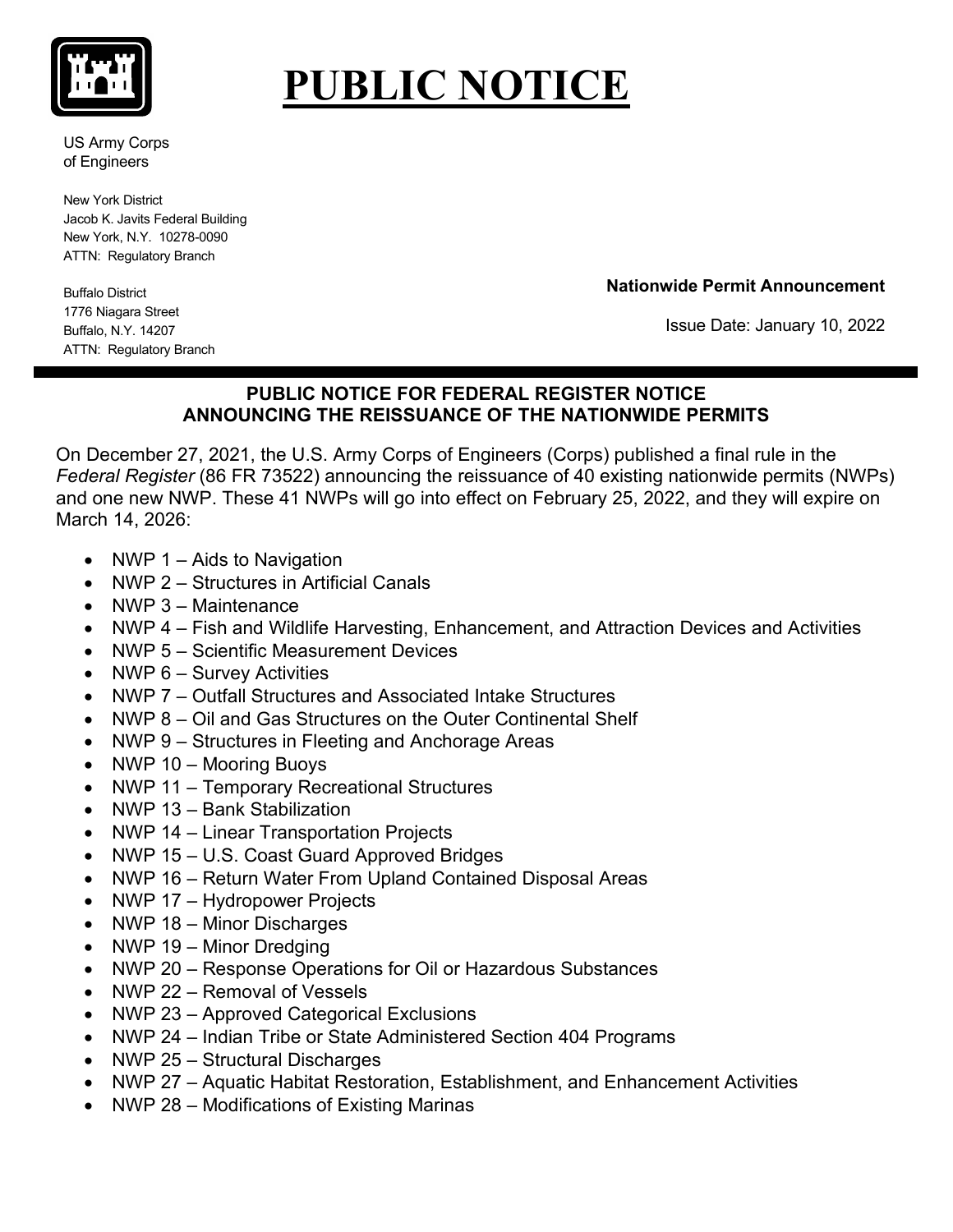- NWP 30 Moist Soil Management for Wildlife
- NWP 31 Maintenance of Existing Flood Control Facilities
- NWP 32 Completed Enforcement Actions
- NWP 33 Temporary Construction, Access, and Dewatering
- NWP 34 Cranberry Production Activities
- NWP 35 Maintenance Dredging of Existing Basins
- NWP 36 Boat Ramps
- NWP 37 Emergency Watershed Protection and Rehabilitation
- NWP 38 Cleanup of Hazardous and Toxic Waste
- NWP 41 Reshaping Existing Drainage Ditches
- NWP 45 Repair of Uplands Damaged by Discrete Events
- NWP 46 Discharges in Ditches
- NWP 49 Coal Remining Activities
- NWP 53 Removal of Low-Head Dams
- NWP 54 Living Shorelines
- NWP 59 Water Reclamation and Reuse Facilities

The new NWP 59 authorizes discharges of dredged or fill material into waters of the United States for the construction, expansion, and maintenance of water reclamation and reuse facilities.

The Corps has also issued final decision documents for these new and reissued NWPs. These final decision documents are available at [www.regulations.gov](http://www.regulations.gov/) at docket number COE-2020-0002.

The 40 existing NWPs published in the December 27, 2021, final rule replace the 2017 versions of these NWPs. The 2017 versions of NWPs 1, 2, 3, 4, 5, 6, 7, 8, 9, 10, 11, 13, 14, 15, 16, 17, 18, 19, 20, 22, 23, 24, 25, 27, 28, 30, 31, 32, 33, 34, 35, 36, 37, 38, 41, 45, 46, 49, 53, and 54 expire on February 24, 2022.

The NWP general conditions and definitions that were issued in the final rule that was published in the January 13, 2021, issue of the *Federal Register* (86 FR 2744) apply to the 40 reissued NWPs and the new NWP 59 that were published in the *Federal Register* on December 27, 2021.

With the publication of this *Federal Register* notice, Corps divisions will begin finalizing regional conditions for these 41 NWPs. Division Engineers will prepare supplemental documentation to address decisions concerning the addition of regional conditions to the 41 NWPs. Regional conditions will provide additional protection for the aquatic environment, and will help ensure that the NWPs authorize only those activities that have no more than minimal adverse environmental effects. Regional conditions will help ensure protection of high value waters within the state of New York.

Corps divisions and districts will also begin determining which conditions for water quality certifications issued by states, tribes, and EPA for the issuance of these 41 NWPs become regional conditions of these NWPs. Corps divisions and districts will also begin determining which conditions for Coastal Zone Management Act consistency concurrences issued by states for the issuance of these 41 NWPs become regional conditions of these NWPs. Water quality certification and Coastal Zone Management Act consistency regional conditions will be announced in a future public notice issued by the New York and Buffalo Districts.

The December 27, 2021, *Federal Register* notice is available for viewing at: [https://www.federalregister.gov/documents/2021/12/27/2021-27441/reissuance-and-modification-of](https://www.federalregister.gov/documents/2021/12/27/2021-27441/reissuance-and-modification-of-nationwide-permits)[nationwide-permits](https://www.federalregister.gov/documents/2021/12/27/2021-27441/reissuance-and-modification-of-nationwide-permits)